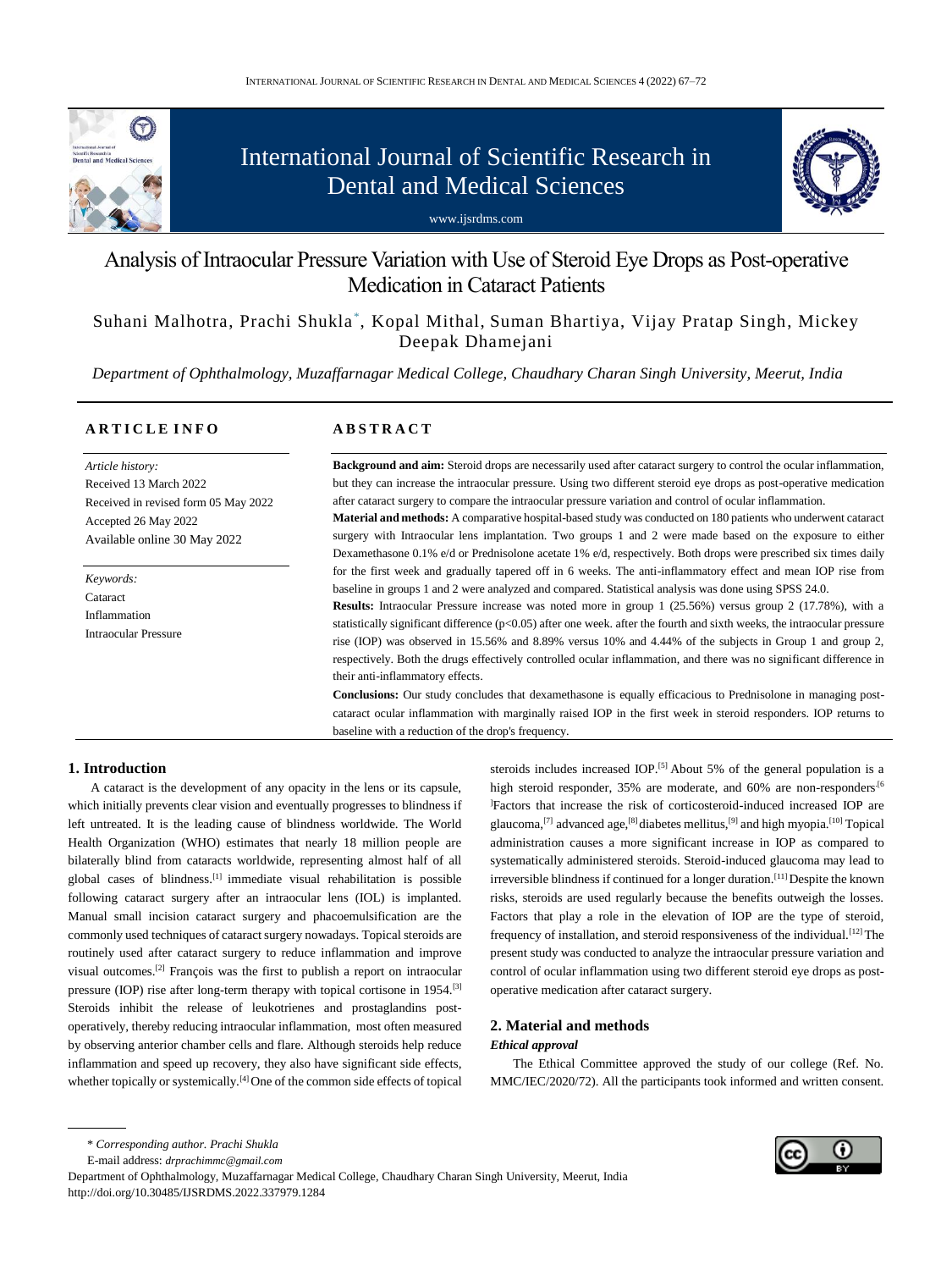Non-compliant patients or those using topical/inhaled/systemic steroids were excluded from the study.

This prospective, observational, comparative, hospital-based study was conducted on 180 patients attending the Ophthalmology Department of college between November 2019 to May 2021 who underwent phacoemulsification or SICS with IOL implantation. Patients with corneal opacity, inflammatory eye disease, glaucoma, retinal diseases, intraoperative complications, ocular trauma, taking medication for any eye diseases, high myopic or systemic illness (e.g., tuberculosis, uncontrolled diabetes, autoimmune disorders ) were excluded from the study. Postoperative patients were divided into two groups by a simple random sampling method. Topical 0.1% Dexamethasone e/d was prescribed in Group 1, and 1% Prednisolone acetate e/d was given in Group 2 six times per day in the first postoperative week and was tapered off gradually for 6 weeks. Details of every patient were recorded preoperatively, and ocular findings regarding visual acuity, IOP, AC cells, and flare were recorded post-operatively on day one after the first, fourth, and sixth-week duration. Grading of anterior chamber cells/flare was done using the SUN (Standardization of Uveitis Nomenclature) grading system with the help of a slit lamp. The IOP rise from baseline was analyzed, and patients were classified as either steroid responders if IOP increased >6 mm Hg from baseline or non-responder <6mm Hg. Any symptom or sign of active ocular inflammation was graded and documented according to the below-mentioned criteria.

1. Ocular Pain Score:

Grade 1: Trace – the slight sensation of pain or discomfort.

Grade 2: Mild - mild, tolerable aching of the eye.

Grade 3: Moderate - moderate and prolonged aching sufficient to require the use of analgesics.

Grade 4: Moderately severe - prolonged intense aching requiring the use of analgesics.

Grade 5: Severe - prolonged sharp ocular or periocular pain.

2. Grading of Anterior Chamber Cells:  $0 = 1, +0.5 = 1.5, +1 = 6.15, +2 = 16.25, +3 = 26.50, +4 = 50.$ 3. Grading of Aqueous Flare: Nil 0. Just detectable +1. Moderate (Iris and lens details clear) +2. It is marked (Iris and lens details hazy) +3. Intense (Fibrin exudates) +4.12.

The collected data were analyzed statistically using SPSS software version 24. The difference between the two groups was determined using the student t-test and chi-square test, considering the statistical significance at  $p < 0.05$ .

### **3. Results**

There was male predominance in the study. M: F ratio was 1.5:1 and 1.32:1 in groups 1 and 2, respectively. The mean age in groups 1 and 2 was  $61.07\pm5.73$  and  $62.82\pm4.98$ , respectively. The distance vision assessment was done using Snellen's chart, which was later converted to log MAR values for comparative purposes. In comparing both groups, there were no differences in mean visual acuity in the patients under the study at various time intervals. The mean pre-operative baseline IOP of group 1 subjects was 16.61 mm Hg, which increased to 26.89 mmHg after one week of Dexamethasone e/d usage following cataract surgery. In group 2, after Prednisolone e/d usage mean IOP value was 23.15 mm Hg from pre-operative 16.23 mm Hg. The increase was noted more in the Dexamethasone group than the Prednisolone group, with a statistically significant difference ( $p<0.05$ ). Three patients from group 1 and one from group 2 had IOP values of more than 30 mm Hg, and topical antiglaucoma (Brinzolamide and Timolol combination) drops were prescribed for one week, and their IOP reverted into the normal range. After an initial spike in IOP was found at the end of the first week, it subsequently decreased in further follow-ups when the frequency of e/d was decreased in both the groups with no significant difference (Table 1).

**Table 1. Vision and intraocular pressure among the study groups.**

| <b>Vision</b>                       | <b>Group 1 (Dexamethasone)</b> |           | <b>Group 2 (Prednisolone)</b> |           | <b>P-value</b> |  |  |
|-------------------------------------|--------------------------------|-----------|-------------------------------|-----------|----------------|--|--|
|                                     | <b>Mean</b>                    | <b>SD</b> | <b>Mean</b>                   | <b>SD</b> |                |  |  |
| Pre-operative vision                | 0.629                          | 0.17      | 0.662                         | 0.14      | 0.34           |  |  |
| 1 <sup>st</sup> Week post-operative | 0.301                          | 0.08      | 0.28                          | 0.11      | 0.23           |  |  |
| 4 <sup>th</sup> Week post-operative | 0.146                          | 0.14      | 0.093                         | 0.17      | 0.16           |  |  |
| 6 <sup>th</sup> Week post-operative | 0.011                          | 0.07      | 0.052                         | 0.04      | 0.10           |  |  |
| $IOP$ (in mmHg)                     |                                |           |                               |           |                |  |  |
| Pre-operative                       | 16.61                          | 2.85      | 16.23                         | 1.84      | 0.43           |  |  |
| 1 <sup>st</sup> Week post-operative | 26.89                          | 4.19      | 23.15                         | 5.14      | $0.037*$       |  |  |
| $4th$ Week post-operative           | 17.22                          | 1.91      | 16.69                         | 2.17      | 0.38           |  |  |
| 6 <sup>th</sup> Week post-operative | 16.94                          | 2.48      | 16.29                         | 2.04      | 0.13           |  |  |

\*: statistically significant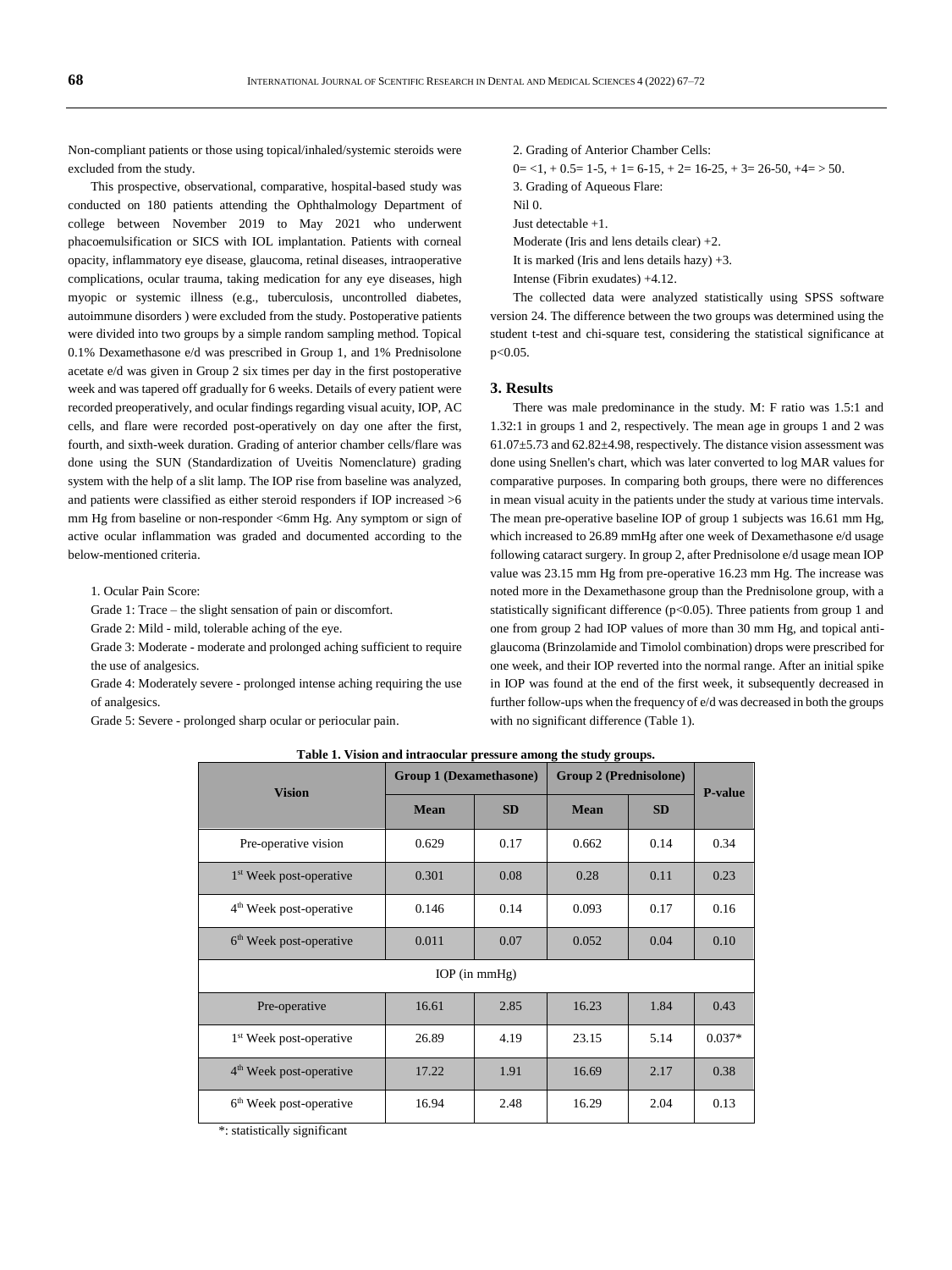It was observed that group 1 had 25.56% steroid responders compared to 17.78% in group 2 in the first week. After the fourth and sixth weeks, the same was revealed in 15.56% and 10% versus 8.89% and 4.44% of the subjects in Group 1 and 2, respectively (Fig 1).



### **Duration after surgery**



More than 2/3rd of the subjects revealed mild ocular pain in both the groups on the first postoperative day and first follow-up, i.e., day 7th, but there was a statistically insignificant difference (p>0.05) at later follow-ups in groups 1 and 2. On analysis of the anterior chamber flare, a statistically

insignificant difference was observed in patients between the two groups at various intervals (p-value: 0.22, 0.61, and 1 on day 1, first week, fourth week, and sixth week, respectively). However, at the end of the first week, AC flare was more with Dexamethasone drop users than Prednisolone users (Table 2).

| <b>Anterior chamber (AC) Flare</b> | <b>Group 1 (Dexamethasone)</b> |                  | <b>Group 2 (Prednisolone)</b> |                  | P-value |  |
|------------------------------------|--------------------------------|------------------|-------------------------------|------------------|---------|--|
|                                    | N                              | $\frac{0}{0}$    | N                             | $\frac{0}{0}$    |         |  |
|                                    |                                | Day 1            |                               |                  |         |  |
| Absent                             | 11                             | 12.22            | 14                            | 15.56            |         |  |
| Mild                               | 51                             | 56.67            | 58                            | 64.44            | 0.22    |  |
| Moderate                           | 28                             | 31.11            | 18                            | 20.00            |         |  |
| Severe                             | $\boldsymbol{0}$               | $\boldsymbol{0}$ | $\boldsymbol{0}$              | $\boldsymbol{0}$ |         |  |
| $1st$ Week                         |                                |                  |                               |                  |         |  |
| Absent                             | 43                             | 47.78            | 49                            | 54.44            |         |  |
| Mild                               | 38                             | 42.22            | 36                            | 40.00            | 0.61    |  |
| Moderate                           | 9                              | 10.00            | 5                             | 5.56             |         |  |
| Severe                             | $\overline{0}$                 | $\overline{0}$   | $\overline{0}$                | $\overline{0}$   |         |  |
| $4th$ and $6th$ Week               |                                |                  |                               |                  |         |  |

| Table 2. Anterior chamber (AC) flare assessment comparison among the study groups. |  |  |
|------------------------------------------------------------------------------------|--|--|
|                                                                                    |  |  |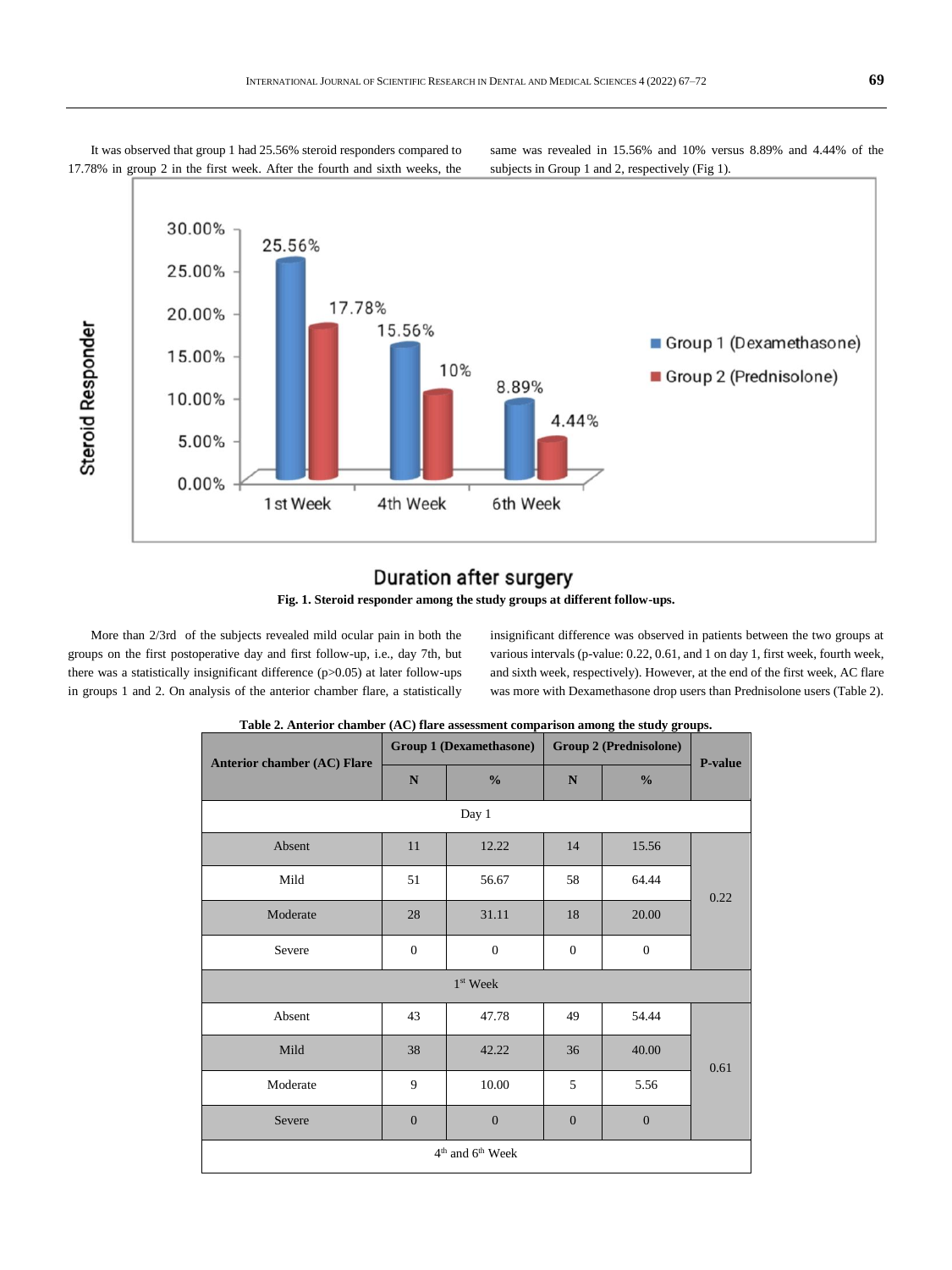| Absent   |  |  |  |
|----------|--|--|--|
| Mild     |  |  |  |
| Moderate |  |  |  |
| Severe   |  |  |  |

A statistically significant difference (p=0.041) in AC cells was observed in patients between the two groups on the first postoperative day and the first week of follow-up. Patients treated with Prednisolone presented fewer cells in the AC compared to Dexamethasone on day 7th, as shown in table 3.

|                                          | <b>Group 1 (Dexamethasone)</b> |                  | ---<br>$\cdots$ $\cdots$ $\cdots$ $\cdots$<br><b>Group 2 (Prednisolone)</b> |                  |              |  |  |
|------------------------------------------|--------------------------------|------------------|-----------------------------------------------------------------------------|------------------|--------------|--|--|
| <b>Anterior chamber (AC) Cells</b>       | ${\bf N}$                      | $\frac{0}{0}$    | ${\bf N}$                                                                   | $\frac{0}{0}$    | P-value      |  |  |
| Day 1                                    |                                |                  |                                                                             |                  |              |  |  |
| <b>Absent</b>                            | 8                              | 8.89             | 11                                                                          | 12.22            |              |  |  |
| Grade 1                                  | 61                             | 67.78            | 63                                                                          | 70.00            |              |  |  |
| Grade 2                                  | 16                             | 17.78            | 14                                                                          | 15.56            | 0.36         |  |  |
| Grade 3                                  | 5                              | 5.56             | $\overline{2}$                                                              | 2.22             |              |  |  |
| $1st$ Week                               |                                |                  |                                                                             |                  |              |  |  |
| <b>Absent</b>                            | 48                             | 53.33            | 62                                                                          | 68.89            | $0.041*$     |  |  |
| Grade 1                                  | 42                             | 46.67            | 28                                                                          | 31.11            |              |  |  |
| Grade 2                                  | $\boldsymbol{0}$               | $\boldsymbol{0}$ | $\boldsymbol{0}$                                                            | $\boldsymbol{0}$ |              |  |  |
| Grade 3                                  | $\boldsymbol{0}$               | $\boldsymbol{0}$ | $\boldsymbol{0}$                                                            | $\mathbf{0}$     |              |  |  |
| 4 <sup>th</sup> and 6 <sup>th</sup> Week |                                |                  |                                                                             |                  |              |  |  |
| <b>Absent</b>                            | $\mathbf{0}$                   | $\mathbf{0}$     | $\mathbf{0}$                                                                | $\mathbf{0}$     | $\mathbf{1}$ |  |  |
| Grade 1                                  | $\boldsymbol{0}$               | $\boldsymbol{0}$ | $\boldsymbol{0}$                                                            | $\boldsymbol{0}$ |              |  |  |
| Grade 2                                  | $\mathbf{0}$                   | $\boldsymbol{0}$ | $\overline{0}$                                                              | $\boldsymbol{0}$ |              |  |  |
| Grade 3                                  | $\mathbf{0}$                   | $\boldsymbol{0}$ | $\overline{0}$                                                              | $\boldsymbol{0}$ |              |  |  |

**Table 3. Assessment of ac cells comparison among the study groups.**

On analysis of the corneal edema over 6 weeks of follow-up, the study did not yield any significant difference between the two groups (Table 4).

| Table 4. Corneal edema comparison among the study groups. |                                |               |                               |               |                |  |
|-----------------------------------------------------------|--------------------------------|---------------|-------------------------------|---------------|----------------|--|
|                                                           | <b>Group 1 (Dexamethasone)</b> |               | <b>Group 2 (Prednisolone)</b> |               |                |  |
| <b>Corneal edema</b>                                      | N                              | $\frac{0}{0}$ | N                             | $\frac{0}{0}$ | <b>P-value</b> |  |
| Day 1                                                     |                                |               |                               |               |                |  |
| None                                                      | 26                             | 28.89         | 23                            | 25.56         | 0.12           |  |
| Mild                                                      | 49                             | 54.44         | 58                            | 64.44         |                |  |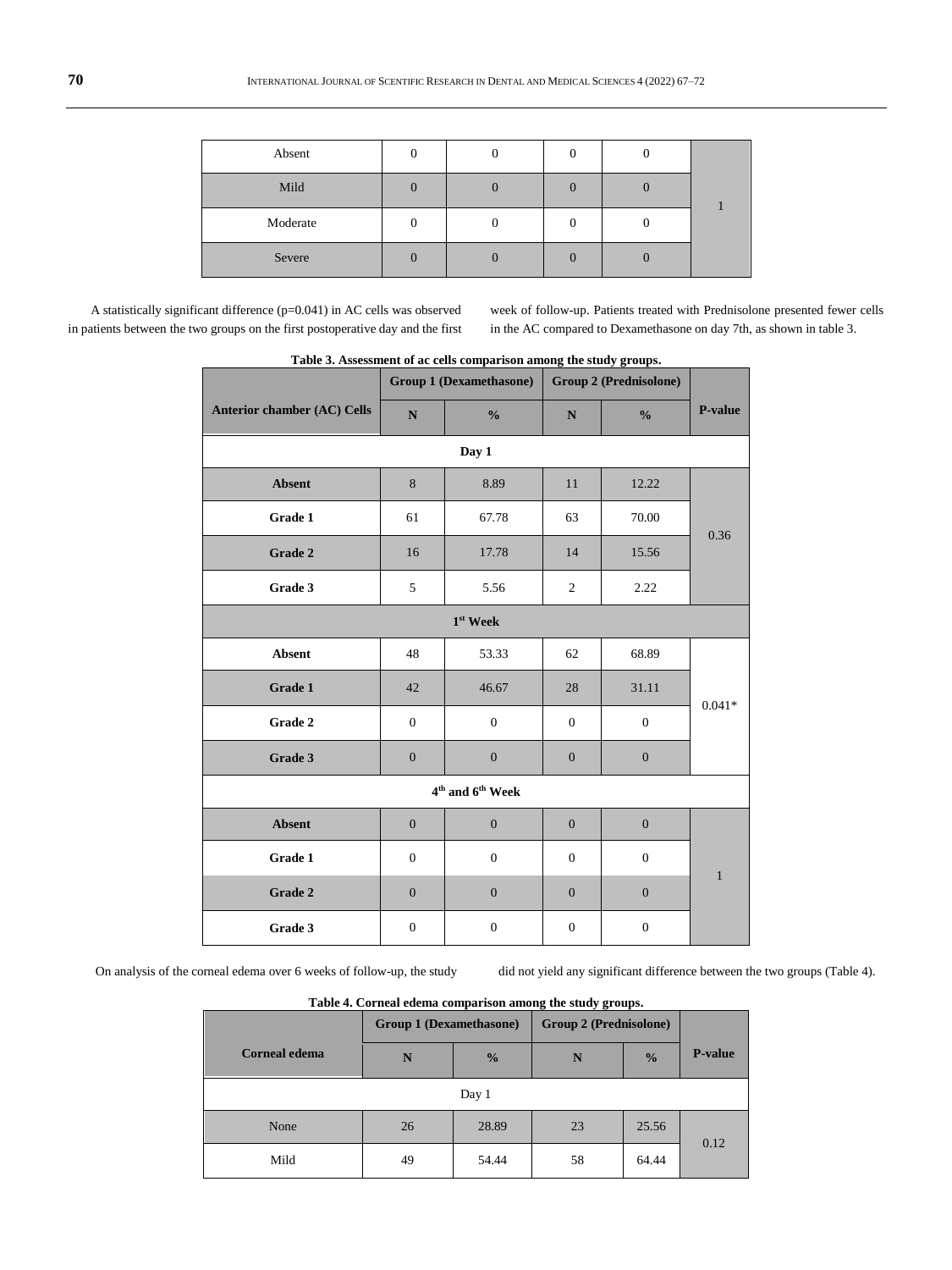| Moderate                           | 15               | 16.67            | 9                | 10.00            |              |  |
|------------------------------------|------------------|------------------|------------------|------------------|--------------|--|
| Severe                             | $\mathbf{0}$     | $\boldsymbol{0}$ | $\boldsymbol{0}$ | $\boldsymbol{0}$ |              |  |
|                                    |                  | $1st$ Week       |                  |                  |              |  |
| None                               | 77               | 85.56            | $80\,$           | 88.89            | 0.76         |  |
| Mild                               | 13               | 14.44            | 10               | 11.11            |              |  |
| Moderate                           | $\boldsymbol{0}$ | $\boldsymbol{0}$ | $\mathbf{0}$     | $\boldsymbol{0}$ |              |  |
| Severe                             | $\overline{0}$   | $\boldsymbol{0}$ | $\mathbf{0}$     | $\boldsymbol{0}$ |              |  |
| $4^{\rm th}$ and $6^{\rm th}$ Week |                  |                  |                  |                  |              |  |
| None                               | $\overline{0}$   | $\mathbf{0}$     | $\mathbf{0}$     | $\boldsymbol{0}$ |              |  |
| Mild                               | $\boldsymbol{0}$ | $\boldsymbol{0}$ | $\boldsymbol{0}$ | $\boldsymbol{0}$ |              |  |
| Moderate                           | $\boldsymbol{0}$ | $\boldsymbol{0}$ | $\mathbf{0}$     | $\boldsymbol{0}$ | $\mathbf{1}$ |  |
| Severe                             | $\boldsymbol{0}$ | $\boldsymbol{0}$ | $\boldsymbol{0}$ | $\boldsymbol{0}$ |              |  |

### **4. Discussion**

Following cataract surgery, patients were prescribed steroid eye drops to control the postoperative pain and inflammation. We conducted this study to observe the effect of topical corticosteroid on IOP rise and its ocular antiinflammatory effect in postoperative cataract patients. In the present study, the male-to-female ratio was 1.5:1 and 1.32:1 in groups 1 and 2, respectively. Babu et al.<sup>[13]</sup> revealed similar male predominance in their study. However, in their study, Kumar et al.<sup>[14]</sup> reported more females than males. This difference might be due to the difference in sample size and study area. The mean age in groups 1 and 2 was comparable  $(61.07 \pm 5.73$  and  $62.82 \pm 4.98$  years, respectively). Similar age was revealed by Babu et al.,<sup>[13]</sup> Kumar M et al.,<sup>[14]</sup> and Prasad D et al.,  $^{[15]}$  in their study. The mean pre-operative IOP among the study subjects was 16.61 mm Hg, which increased to a mean IOP of 26.89 mm Hg after 1 week of Dexamethasone e/d usage following cataract surgery group 1 and 16.23 to 23.15 mm Hg in group 2. The increase was noted more in group 1 as compared to group 2, with a statistically significant difference  $(p<0.05)$  among them. IOP rise was found in 25.56% of subjects in Group 1 and 17.78% of the subjects in group 2. Three patients from group 1 and one from group 2 had IOP values of more than 30 mm Hg, and topical antiglaucoma (Brinzolamide and Timolol combination) drops were prescribed twice a day for one week to control IOP. The anti-glaucoma drops were stopped after one week, and the steroid drops frequency was also reduced in these four patients. These patients were called after every seven days till the end of the month from surgery. On second and third follow-up, i.e., at the end of the fourth and sixth week, the IOP rise from baseline was revealed in 15.56%, 8.89%, and 10%, 4.44% of the subjects in Group 1 and group 2, respectively. Increased IOP immediately after cataract surgery can also sometimes be attributed to retained viscoelastic substances and cortical matter. However, we performed a thorough AC wash and cortical matter removal in every case to rule out the confounding factors. In a study by Kumar M et al.,<sup>[14]</sup> the prevalence of steroid-responders was 3.6%. They concluded that there was no difference in the mean IOP rise with either Prednisolone

acetate 1% e/d or Dexamethasone 0.1% e/d. The highest mean IOP (20.26 mm Hg) was noted on the fifth postoperative day due to inflammation and a gradual decrease in IOP in the subsequent weeks of follow-up by the end of the sixth week. They revealed similar results with Prednisolone acetate and Dexamethasone  $e/d$  of the same concentrations as our study. Armaly et al., [16] categorized steroid responders based on the IOP rise with topical steroids in patients 3 times daily for 4 weeks. IOP <6 mm Hg rise as low steroid responders (66%), 6-15 mm Hg rise as intermediate steroid responders (29%), and >15 mm Hg rise as high steroid responders (5%). Most of our patients fell into the intermediate grade of steroid responsiveness after the first follow-up and returned to normal gradually. According to studies by Becker et al.,[17] patients were categorized into different groups of responsiveness to steroid drops. It was done by prescribing topical steroids QID for 6 weeks and taking final IOP as the parameter. He concluded <20 (58%), 20-30 (36%) and >31 (6%) mm Hg IOP as low, intermediate and high steroid responders respectively. Mohan H et al.,<sup>[18]</sup> mentioned that the mean value of IOP in patients at the end of the first week using Dexamethasone e/d was 14.63 and with Prednisolone e/d was 14.31, and the difference was statistically insignificant, but at the end of the sixth week mean value of IOP in patients using Dexamethasone was 14.29 and Prednisolone was 13.11 with a p-value of <0.005. However, the Dexamethasone group had a higher IOP than the Prednisolone group at the end of the sixth week. In a study by Prasad D et al.,[15] with Dexamethasone, the mean pre-operative IOP was 17.05 mm Hg, which post-operatively increased by  $2.27$  mm Hg (p<0.001, statistically significant) at 6 weeks. A study conducted by Matthew K et al., [19] stated that a statistically significant difference was observed between IOP rise in Dexamethasone drops versus Prednisolone drops. According to him, Dexamethasone was relatively safer than Prednisolone drops as far as steroidinduced IOP rise was concerned, which contradicts the outcome of our study after a one-week follow-up. More than 2/3 rd of the subjects revealed mild pain in both our study groups. On analysis of the ocular pain following